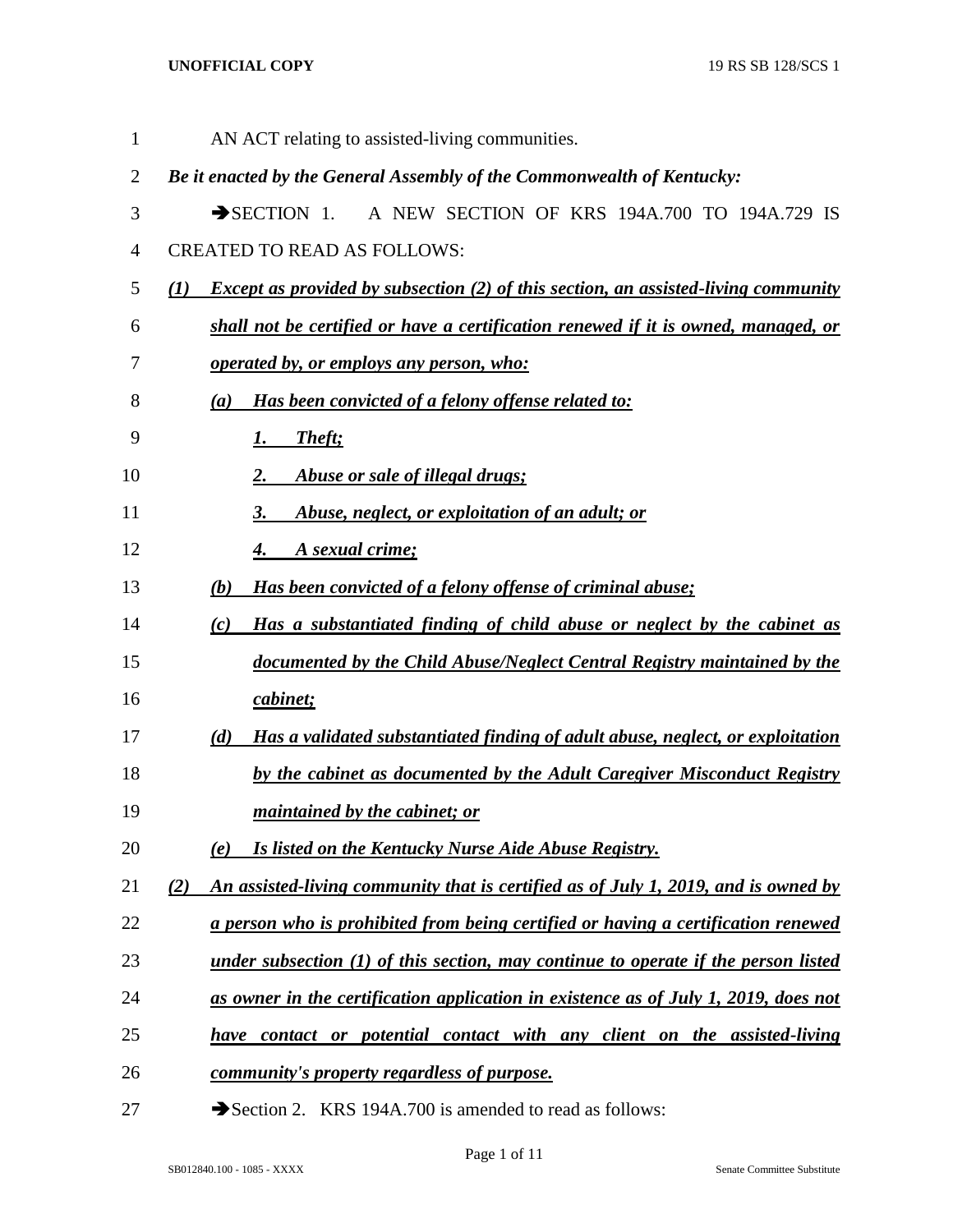As used in KRS 194A.700 to 194A.729: (1) "Activities of daily living" means normal daily activities, including bathing, dressing, grooming, transferring, toileting, and eating; (2) "Assistance with activities of daily living and instrumental activities of daily living" means any assistance provided by the assisted-living community staff with the 6 client having at least minimal ability to *direct by communication and* [verbally 7 direct or physically participate in the activity with which assistance is being provided; (3) "Assistance with self-administration of medication," unless subject to more restrictive provisions in an assisted-living community's policies that are communicated in writing to clients and prospective clients, means: (a) Assistance with medication that is prepared or directed by the client, the client's designated representative, or a licensed health care professional who is not the owner, manager, or employee of the assisted-living community. The medication shall: 1. Except for ointments, be preset in a medication organizer or be in a single dose unit; 2. Include the client's name on the medication organizer or container in which the single dose unit is stored; and 3. Be stored in a manner requested in writing by the client or the client's 21 designated representative<del> and permitted by the assisted-living</del> community's policies]; (b) Assistance by an assisted-living community staff person, which includes: 1. Reminding a client when to take medications and observing to ensure 25 that the client takes the medication as directed; 2. Handing the client's medication to the client, or if it is difficult for the client or the client requests assistance, opening the unit dose or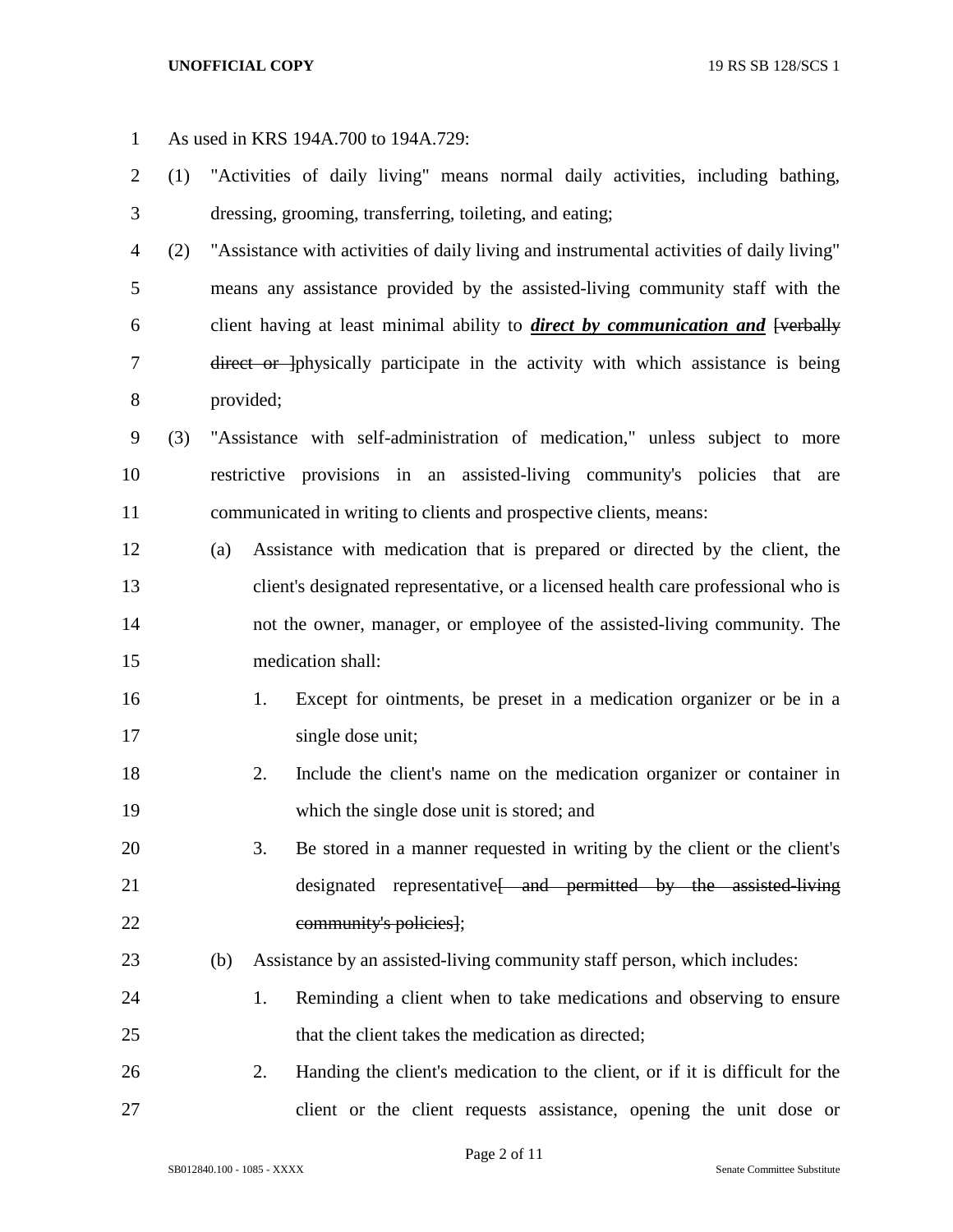| 1              |     | medication organizer, removing the medication from a medication                      |
|----------------|-----|--------------------------------------------------------------------------------------|
| $\overline{2}$ |     | organizer or unit dose container, closing the medication organizer for the           |
| 3              |     | client, placing the dose in a container, and placing the medication or the           |
| $\overline{4}$ |     | container in the clients hand;                                                       |
| 5              |     | 3.<br>Steadying or guiding a client's hand while the client is self-administering    |
| 6              |     | medications; or                                                                      |
| 7              |     | Applying over-the-counter topical ointments and lotions;<br>4.                       |
| 8              | (c) | Making available the means of communication by telephone, facsimile, or              |
| 9              |     | other electronic device with a licensed health care professional and pharmacy        |
| 10             |     | regarding a prescription for medication;                                             |
| 11             | (d) | At the request of the client or the client's designated representative, facilitating |
| 12             |     | the filling of a preset medication container by a designated representative or       |
| 13             |     | licensed health care professional who is not the owner, manager, or employee         |
| 14             |     | of the assisted living community; and                                                |
| 15             | (e) | None of the following:                                                               |
| 16             |     | 1.<br>Instilling eye, ear, or nasal drops;                                           |
| 17             |     | 2.<br>Mixing compounding, converting, or calculating medication doses;               |
| 18             |     | 3.<br>Preparing syringes for injection or administering medications by any           |
| 19             |     | injection method;                                                                    |
| 20             |     | Administrating medications through intermittent positive pressure<br>4.              |
| 21             |     | breathing machines or a nebulizer;                                                   |
| 22             |     | 5.<br>Administrating medications by way of a tube inserted in a cavity of the        |
| 23             |     | body;                                                                                |
| 24             |     | Administrating parenteral preparations;<br>6.                                        |
| 25             |     | 7.<br>Administrating irrigations or debriding agents used in the treatment of a      |
| 26             |     | skin condition; or                                                                   |
| 27             |     | Administrating rectal, urethral, or vaginal preparations;<br>8.                      |

Page 3 of 11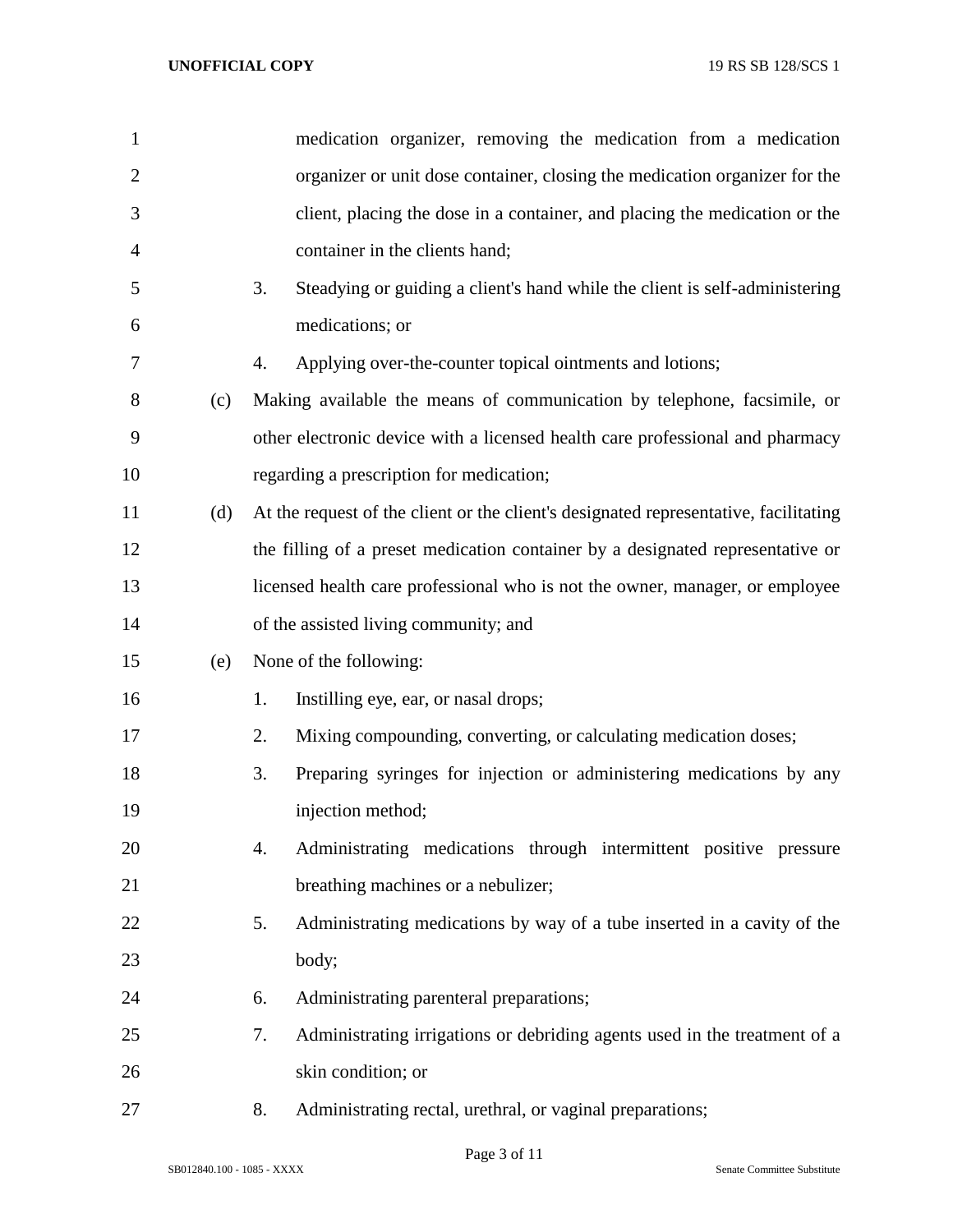certified under KRS 194A.707 to provide services for five (5) or more adult persons not related within the third degree of consanguinity to the owner or manager; (5) "Client," "resident," or "tenant" means an adult person who has entered into a lease agreement with an assisted-living community; (6) "Danger" means*: (a)* Physical harm or threat of physical harm to one's self or others; *or (b) A condition that the department finds exists on or within the premises of the assisted-living community, based on factual circumstances, that threatens imminent harm to a client's health or physical safety and for which a plan of correction has not been submitted and approved by the department as required;* (7) "Department" means the Department for Aging and Independent Living; (8) "Health services" has the same meaning as in KRS 216B.015; (9) "Instrumental activities of daily living" means activities to support independent living including but not limited to housekeeping, shopping, laundry, chores, transportation, and clerical assistance; (10) "Living unit" means a portion of an assisted-living community occupied as the living quarters of a client under a lease agreement; (11) "Mobile nonambulatory" means unable to walk without assistance, but able to move from place to place with the use of a device including but not limited to a walker, crutches, or wheelchair; (12) "Plan of correction" means a written response from the assisted-living community addressing an instance cited in the statement of noncompliance; (13) "Statement of danger" means a written statement issued by the department detailing an instance where a client is a danger *or in danger due to a condition that exists at the assisted-living community*; and

(4) "Assisted-living community" means a series of living units on the same site

Page 4 of 11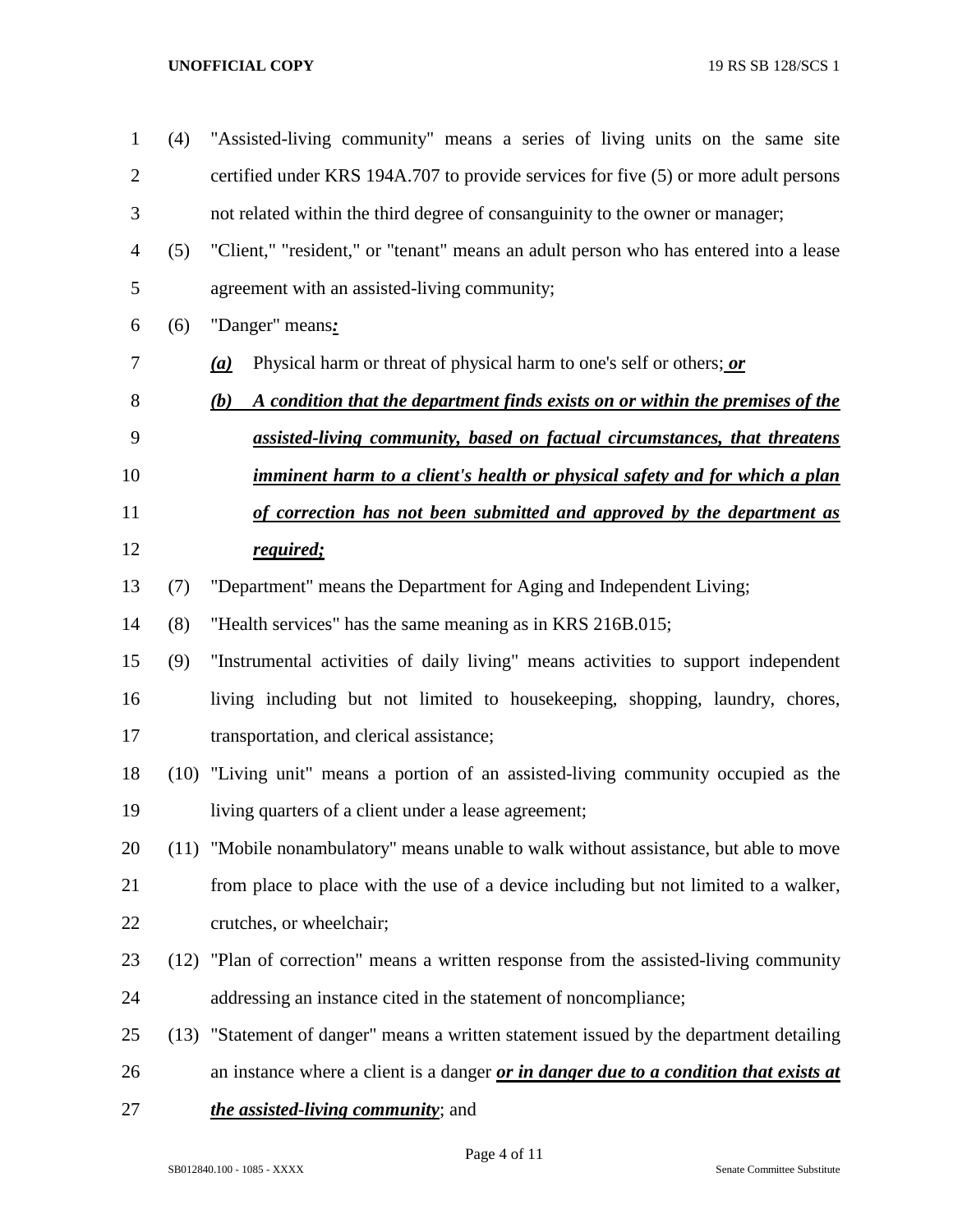(14) "Statement of noncompliance" means a written statement issued by the department detailing an instance when the department considers the assisted-living community to have been in violation of a statutory or regulatory requirement. Section 3. KRS 194A.707 (Effective until July 1, 2019) is amended to read as follows: (1) The Cabinet for Health and Family Services shall establish by the promulgation of administrative regulation under KRS Chapter 13A, an initial and annual 8 certification *renewal* [*review*] process for assisted-living communities. This administrative regulation shall establish procedures related to applying for, reviewing, *renewing,* and approving, denying, or revoking certification*. A denial or revocation of certification may be appealed, and upon appeal an administrative hearing shall be conducted within ninety (90) days of the date the appeal is filed if received within the required time limit. An assisted-living community that has adhered to all time frames shall be able to operate during the appeal process and until a hearing officer has rendered a final decision. The administrative hearing shall be conducted as governed by KRS Chapter 13B. If no appeal is requested or is not filed within the required time limit, the notice of denial or revocation issued by the cabinet shall become final and may be appealed to the Circuit Court within thirty (30) days of the date it becomes final*, as well as the conduct of hearings 20 upon appeals as governed by KRS Chapter 13B. (2) An on-site visit of an assisted-living community shall be conducted by the cabinet: (a) As part of the initial certification review process; 23 (b) On *an annual* {a biennial} basis as part of the certification *renewal* {{review}} process [if during or since the previous certification review an assisted-living community has not received: 26 1. Any statement of danger, unless withdrawn by the cabinet; or 27 2. A finding substantiated by the cabinet that the assisted-living community

Page 5 of 11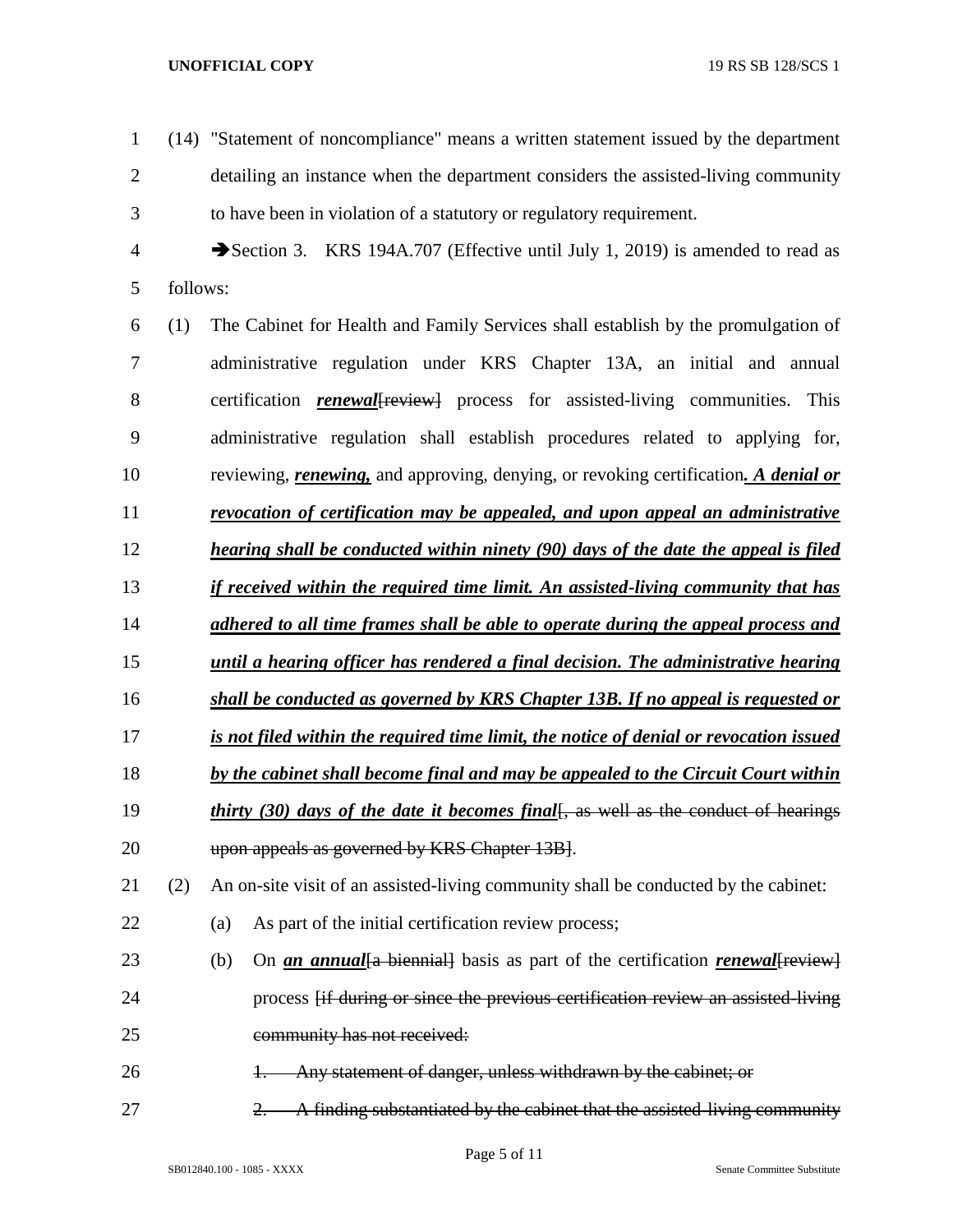| $\mathbf{1}$   |     | delivered a health service; and                                                                               |
|----------------|-----|---------------------------------------------------------------------------------------------------------------|
| $\overline{2}$ |     | $(e)$ Within one (1) year of the date of the previous certification review if during or                       |
| 3              |     | since the last certification review an assisted-living community has received:                                |
| 4              |     | Any statement of danger that was not withdrawn by the cabinet; or<br>$+ -$                                    |
| 5              |     | A finding substantiated by the cabinet that the assisted-living community<br>2.                               |
| 6              |     | delivered a health service.                                                                                   |
| 7              | (3) | No business shall market its service as an assisted-living community unless it has:                           |
| 8              |     | Filed a current application for the business to be certified by the department as<br>(a)                      |
| 9              |     | an assisted-living community; or                                                                              |
| 10             |     | Received certification by the department as an assisted-living community.<br>(b)                              |
| 11             | (4) | No business that has been denied <i>renewal</i> or had its certification revoked shall                        |
| 12             |     | operate or market its service as an assisted-living community unless it has:                                  |
| 13             |     | Filed a current application for the business to be certified or have certification<br>(a)                     |
| 14             |     | <b>renewed</b> by the department as an assisted-living community; and                                         |
| 15             |     | Received certification as an assisted-living community from the department.<br>(b)                            |
| 16             |     | Revocation of certification may be grounds for the department to not                                          |
| 17             |     | <b>renew</b> [reissue] certification $\frac{1}{r}$ for one $\frac{1}{r}$ year $\frac{1}{r}$ ownership remains |
| 18             |     | substantially the same.                                                                                       |
| 19             | (5) | No business shall operate as an assisted-living community unless its owner or                                 |
| 20             |     | manager has:                                                                                                  |
| 21             |     | Filed a current application for the business to be certified or certification<br>(a)                          |
| 22             |     | <b>renewed</b> as an assisted-living community by the department; and                                         |
| 23             |     | Received certification as an assisted-living community from the department.<br>(b)                            |
| 24             | (6) | By September 1 of each year, each assisted-living community certified pursuant to                             |
| 25             |     | this chapter may provide residents with educational information or education                                  |
| 26             |     | opportunities on influenza disease.                                                                           |
| 27             | (7) | The department shall determine the feasibility of recognizing accreditation by other                          |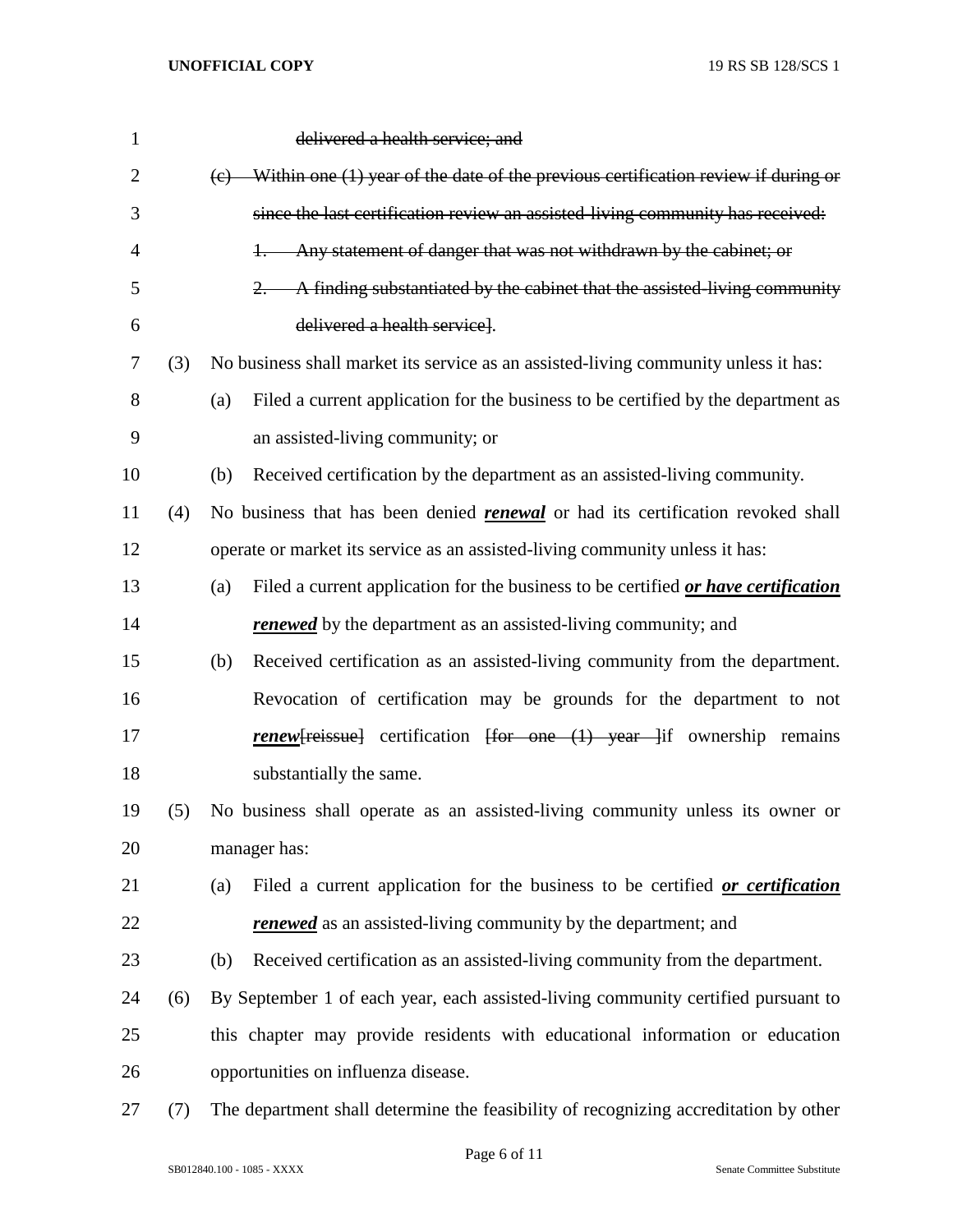- organizations in lieu of certification from the department.
- (8) Individuals designated by the department to conduct certification reviews shall have the skills, training, experience, and ongoing education to perform certification reviews.
- (9) Upon receipt of an application for certification, the department shall assess an assisted-living community certification *and renewal* fee in the amount of twenty dollars (\$20) per living unit that in the aggregate for each assisted-living community is no less than three hundred dollars (\$300) and no more than one thousand six hundred dollars (\$1,600). The department shall submit a breakdown of fees assessed and costs incurred for conducting certification *and renewal* reviews upon request.
- (10) The department shall make findings from certification reviews conducted during the prior twelve (12) months available to any interested person.
- (11) Notwithstanding any provision of law to the contrary, the department may request any additional information from an assisted-living community or conduct additional on-site visits to ensure compliance with the provisions of KRS 194A.700 to 194A.729.
- (12) Failure to follow an assisted-living community's policies, practices, and procedures shall not result in a finding of noncompliance unless the assisted-living community is out of compliance with a related requirement under KRS 194A.700 to 194A.729.
- 21 Section 4. KRS 194A.707 (Effective July 1, 2019) is amended to read as follows:
- (1) The Cabinet for Health and Family Services shall establish by the promulgation of 24 administrative *regulations* [regulation] under KRS Chapter 13A, an initial and 25 annual certification *renewal* {<del>review}</del> process for assisted-living communities. This administrative regulation shall establish procedures related to applying for, reviewing, *renewing,* and approving, denying, or revoking certification*. A denial or*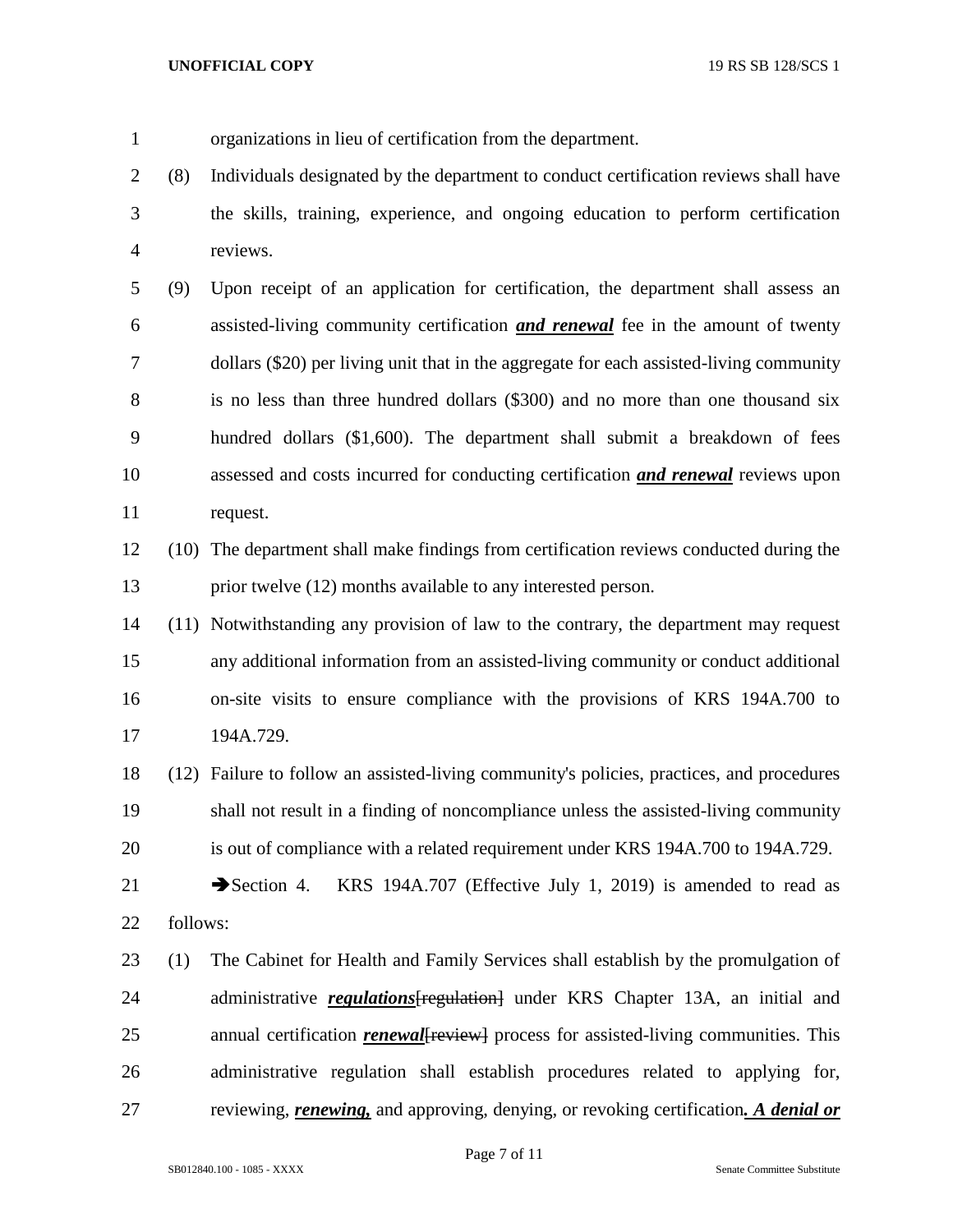| 1              |     | revocation of certification may be appealed, and upon appeal an administrative                              |
|----------------|-----|-------------------------------------------------------------------------------------------------------------|
| 2              |     | hearing shall be conducted within ninety (90) days of the date the appeal is filed                          |
| 3              |     | if received within the required time limit. An assisted-living community that has                           |
| $\overline{4}$ |     | adhered to all time frames shall be able to operate during the appeal process and                           |
| 5              |     | until a hearing officer has rendered a final decision. The administrative hearing                           |
| 6              |     | shall be conducted as governed by KRS Chapter 13B. If no appeal is requested or                             |
| 7              |     | is not filed within the required time limit, the notice of denial or revocation issued                      |
| 8              |     | by the cabinet shall become final and may be appealed to the Circuit Court within                           |
| 9              |     | <i>thirty</i> (30) days of the date it becomes final[, as well as the conduct of hearings                   |
| 10             |     | upon appeals as governed by KRS Chapter 13B.                                                                |
| 11             | (2) | An on-site visit of an assisted-living community shall be conducted by the cabinet:                         |
| 12             |     | As part of the initial certification review process; and<br>(a)                                             |
| 13             |     | (b)<br>On <i>an annual</i> {a biennial} basis as part of the certification <i>renewal</i> [ <i>review</i> ] |
| 14             |     | process <sub>[if during or since the previous certification review an assisted living</sub>                 |
| 15             |     | community has not received:                                                                                 |
| 16             |     | Any statement of danger, unless withdrawn by the cabinet; or<br>$+$                                         |
| 17             |     | A finding substantiated by the cabinet that the assisted-living community<br>$2 -$                          |
| 18             |     | delivered a health service; and                                                                             |
| 19             |     | Within one (1) year of the date of the previous certification review if during or<br>$\Theta$               |
| 20             |     | since the last certification review an assisted-living community has received:                              |
| 21             |     | Any statement of danger that was not withdrawn by the cabinet; or<br>$+$                                    |
| 22             |     | A finding substantiated by the cabinet that the assisted-living community<br>2.                             |
| 23             |     | delivered a health service.                                                                                 |
| 24             | (3) | No business shall market its service as an assisted-living community unless it has:                         |
| 25             |     | Filed a current application for the business to be certified by the department as<br>(a)                    |
| 26             |     | an assisted-living community; or                                                                            |
| 27             |     | Received certification by the department as an assisted-living community.<br>(b)                            |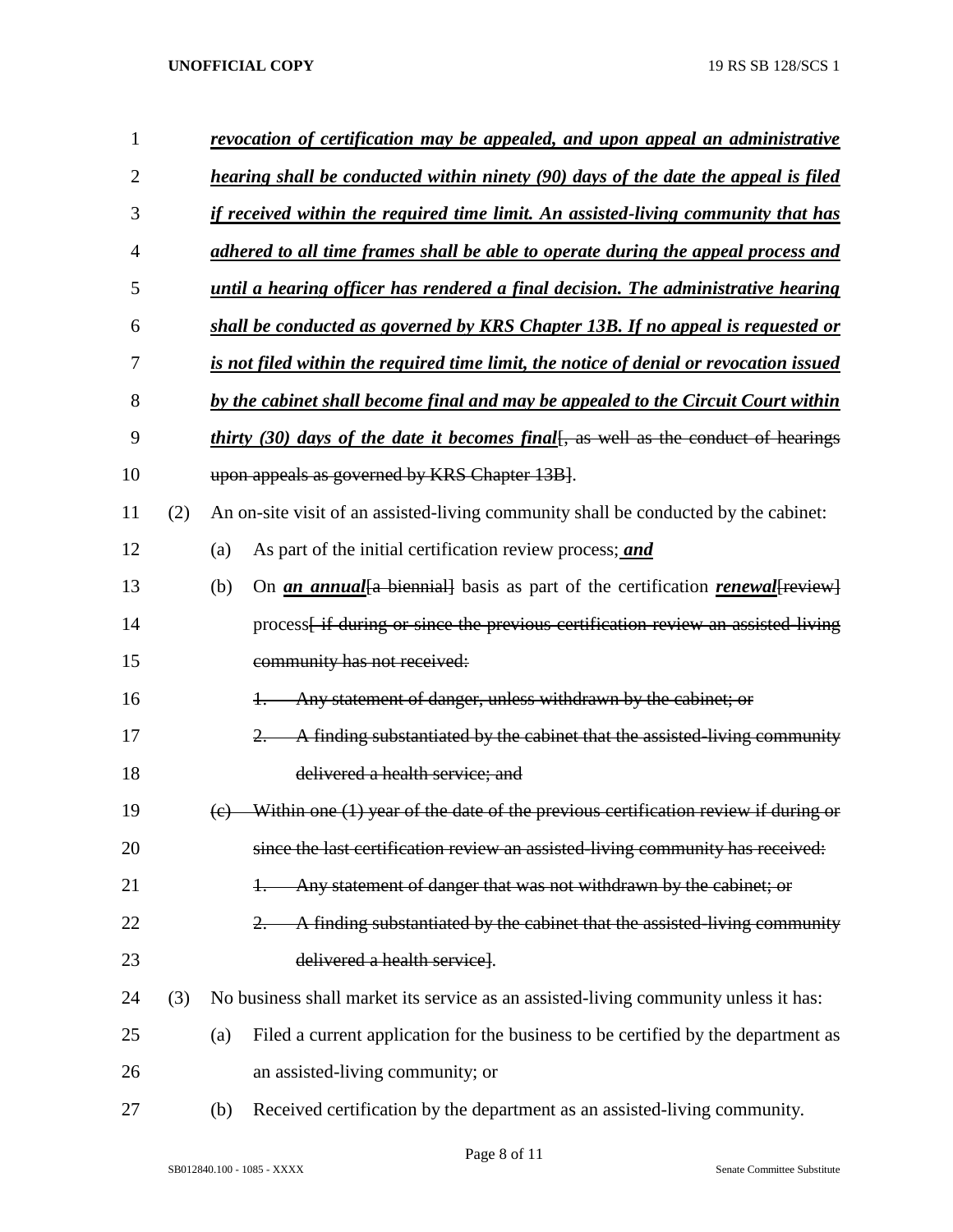| $\mathbf{1}$   | (4) | No business that has been denied <b>renewal</b> or had its certification revoked shall    |
|----------------|-----|-------------------------------------------------------------------------------------------|
| $\overline{2}$ |     | operate or market its service as an assisted-living community unless it has:              |
| 3              |     | Filed a current application for the business to be certified or have certification<br>(a) |
| $\overline{4}$ |     | <b>renewed</b> by the department as an assisted-living community; and                     |
| 5              |     | Received certification as an assisted-living community from the department.<br>(b)        |
| 6              |     | Revocation of certification may be grounds for the department to not                      |
| 7              |     | <b>renew</b> [reissue] certification [for one (1) year ]if ownership remains              |
| 8              |     | substantially the same.                                                                   |
| 9              | (5) | No business shall operate as an assisted-living community unless its owner or             |
| 10             |     | manager has:                                                                              |
| 11             |     | Filed a current application for the business to be certified or for certification<br>(a)  |
| 12             |     | <i>renewal</i> as an assisted-living community by the department; and                     |
| 13             |     | Received certification as an assisted-living community from the department.<br>(b)        |
| 14             | (6) | By September 1 of each year, each assisted-living community certified pursuant to         |
| 15             |     | this chapter may provide residents with educational information or education              |
| 16             |     | opportunities on influenza disease.                                                       |
| 17             | (7) | The department shall determine the feasibility of recognizing accreditation by other      |
| 18             |     | organizations in lieu of certification from the department.                               |
| 19             | (8) | Individuals designated by the department to conduct certification reviews shall have      |
| 20             |     | the skills, training, experience, and ongoing education to perform certification          |
| 21             |     | reviews.                                                                                  |
| 22             | (9) | The cabinet may promulgate administrative regulations to establish an assisted-           |
| 23             |     | living community certification <i>and renewal</i> fee that shall not exceed costs of the  |
| 24             |     | program to the cabinet, to be assessed upon receipt of an application for                 |
| 25             |     | certification. The department shall submit a breakdown of fees assessed and costs         |
| 26             |     | incurred for conducting certification <i>and renewal</i> reviews upon request.            |
| 27             |     | (10) The department shall make findings from certification reviews conducted during the   |

Page 9 of 11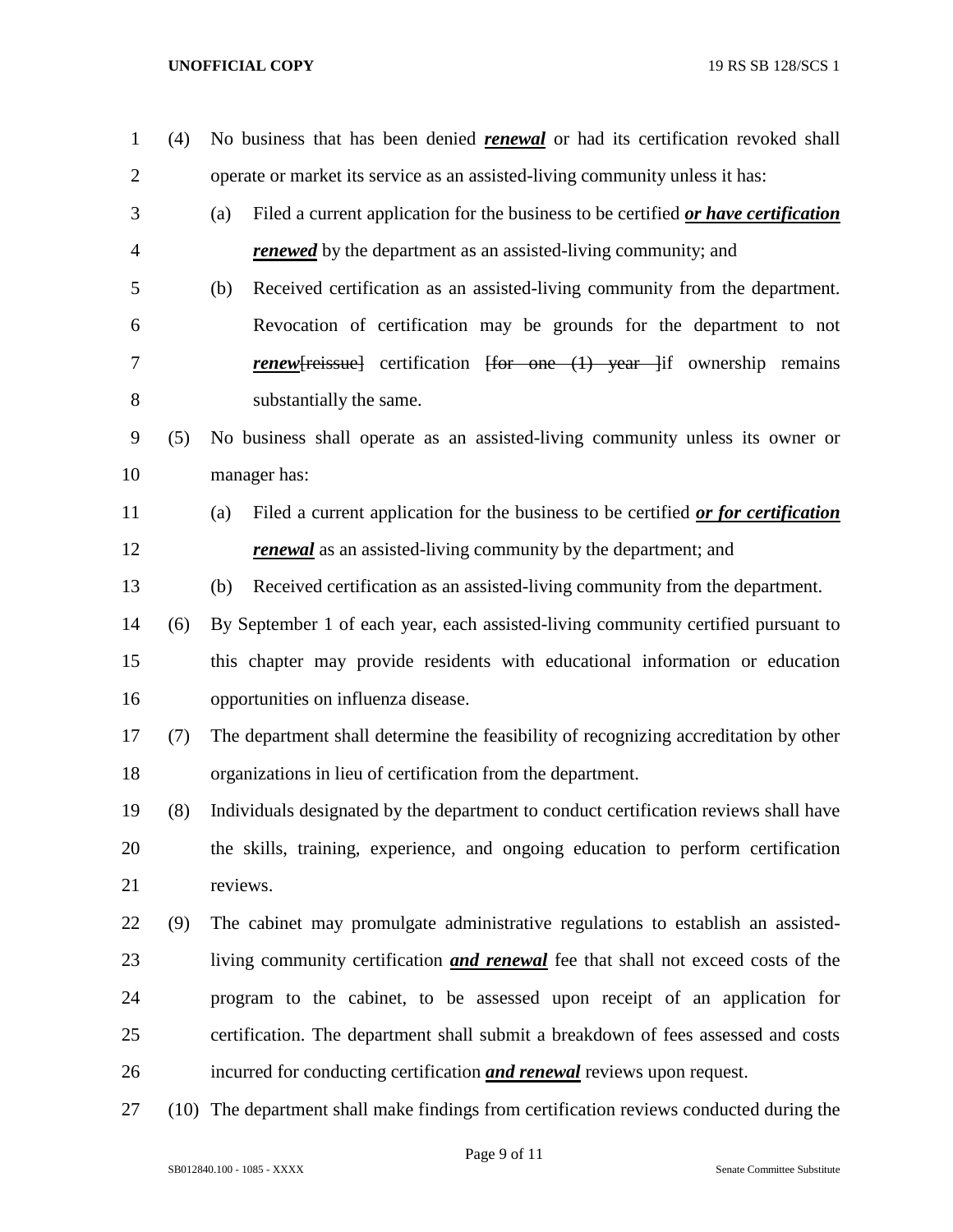prior twelve (12) months available to any interested person. (11) Notwithstanding any provision of law to the contrary, the department may request any additional information from an assisted-living community or conduct additional on-site visits to ensure compliance with the provisions of KRS 194A.700 to 194A.729. (12) Failure to follow an assisted-living community's policies, practices, and procedures shall not result in a finding of noncompliance unless the assisted-living community is out of compliance with a related requirement under KRS 194A.700 to 194A.729. 9 Section 5. KRS 194A.717 is amended to read as follows: (1) Staffing in an assisted-living community shall be sufficient in number and 11 qualification to meet the twenty-four (24) hour [scheduled ]needs of each client pursuant to the lease agreement and *the required* functional needs assessment *for each client*. (2) *At least* one (1) awake staff member shall be on site at all times *and shall not be shared with another level of care during the shift being worked at the assisted- living facility*. (3) An assisted-living community shall have a designated manager who is at least twenty-one (21) years of age, has at least a high school diploma or a High School Equivalency Diploma, and has demonstrated management or administrative ability 20 to maintain the daily operations. (4) No employee who has an active communicable disease reportable to the Department for Public Health shall be permitted to work in an assisted-living community if the employee is a danger to the clients or other employees. 24 Section 6. KRS 194A.723 is amended to read as follows: Any business that operates or markets its services as an assisted-living community without filing a current application with the department or receiving certification by the

department may be fined up to five hundred dollars (\$500) per day. *In addition, the* 

Page 10 of 11